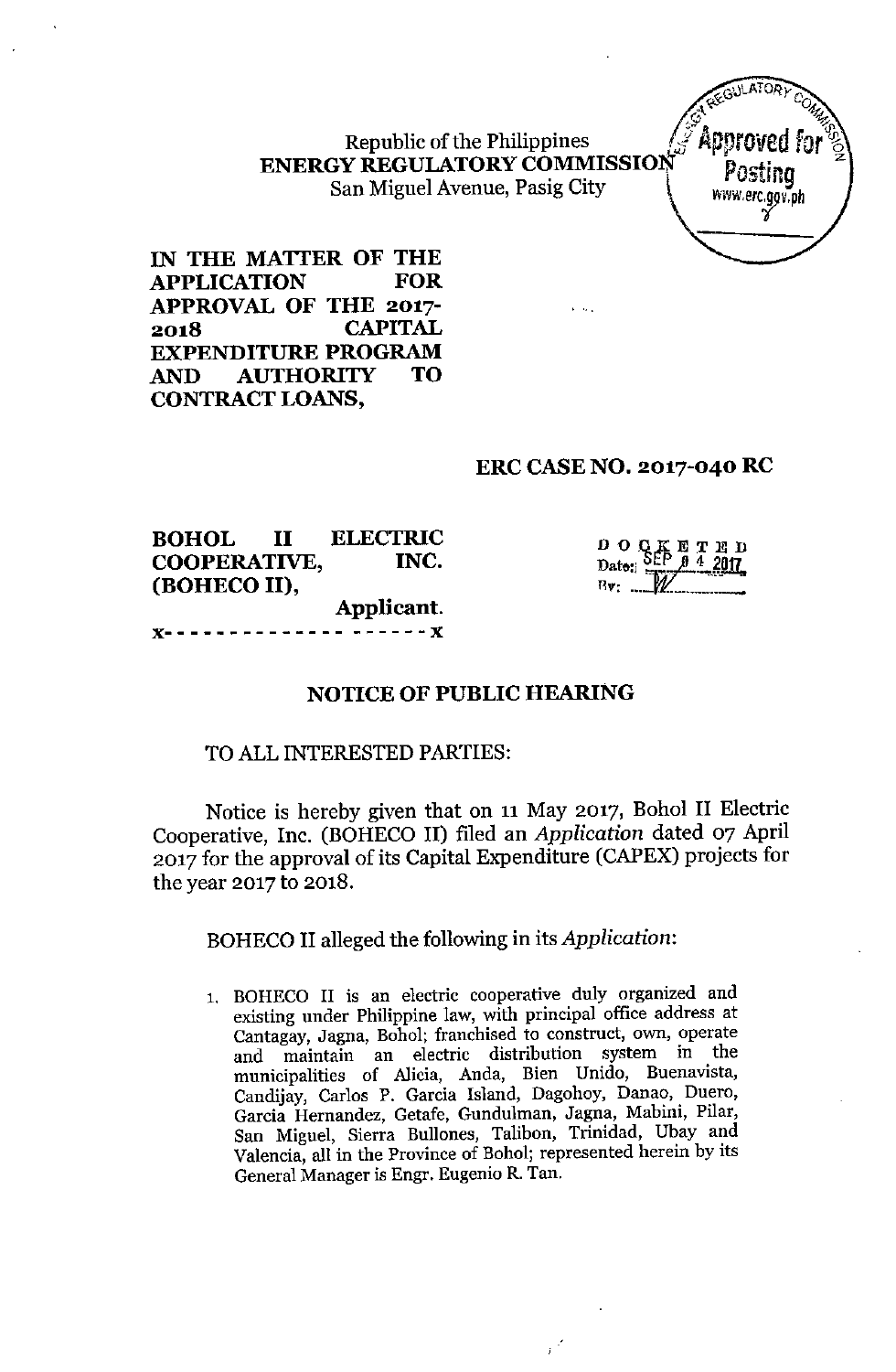# ERC CASE NO. 2017-040 RC NOTICE OF PUBLIC HEARING/14 August 2017 Page 2 OF 6

2. In its efforts to provide an adequate, continuous and reliable electric service to its member-consumers, in a safe and standards-compliant manner, BOHECO II proposes the following capital expenditure program for the regulatory years 2017 and 2018, more particularly described as follows:

|                         | Project                                                   |                                                                                                               | PROJECT COST  |               |                |  |  |  |
|-------------------------|-----------------------------------------------------------|---------------------------------------------------------------------------------------------------------------|---------------|---------------|----------------|--|--|--|
| Count                   | Code                                                      | <b>Project Name</b>                                                                                           | 2017          | 2018          | Total          |  |  |  |
| <b>NETWORK PROJECT</b>  |                                                           |                                                                                                               |               |               |                |  |  |  |
| 1                       | $NP-01$                                                   | Additional 5MVA Substation at<br>San Jose, Getafe + 22.71km<br>69KV Line and Lot Acquisition                  | 89,134,887.82 | 46,799,617.92 | 135,934,505.74 |  |  |  |
| 2                       | $NP-02$                                                   | Distribution<br>Line<br>Relocation<br>and Conversion from Vee-Phase<br>to 3 Phase of 13.2kV line              | 8,610,873.89  |               | 8,610,873.89   |  |  |  |
| 3                       | $NP-03$                                                   | Replacement of Single<br>Phase<br>Feeder Recloser to 3<br>Phase<br>Feeder Recloser                            | 13,978,418.40 | 3,199,504.66  | 17,177,923.06  |  |  |  |
|                         |                                                           | OTHER NETWORK PROJECT                                                                                         |               |               |                |  |  |  |
| $\overline{\mathbf{4}}$ | ONP-01                                                    | of<br>Acquisition<br>Metering<br>Equipment and Service Drops<br>for<br>New<br>Consumer<br>wire<br>Connections | 19,483,830.90 | 19,713,334.96 | 39,197,165.86  |  |  |  |
| 5                       |                                                           | Requisition of Distribution System Equipment                                                                  |               |               |                |  |  |  |
| 5A                      | ONP-02                                                    | <b>Distribution</b><br>of<br>Acquisition<br>Transformers                                                      | 20,040,145.96 | 20,641,350.34 | 40,681,496.30  |  |  |  |
| 5 <sub>B</sub>          | ONP-03                                                    | defective<br>$\overline{of}$<br>Replacement<br>kilowatt-hour meter                                            | 12,581,809.69 | 13,348,041.90 | 25,929,851.58  |  |  |  |
| 5C                      | ONP-04                                                    | of<br>Replacement<br>rotten/deteriorated Wood Poles                                                           | 12,127,427.06 | 12,470,090.26 | 24,597,517.33  |  |  |  |
| 5D                      | $ONP-05$                                                  | Distribution<br>Procurement<br>of<br>Line Equipment for Upgrading<br>and Extension                            | 46,163,680.02 | 19,160,385.91 | 65,324,065.93  |  |  |  |
|                         | <b>NON-NETWORK PROJECT</b>                                |                                                                                                               |               |               |                |  |  |  |
| 6                       | Acquisition of Measuring Equipment, Tools and Gadget      |                                                                                                               |               |               |                |  |  |  |
| 6A                      | NNP-01                                                    | $\overline{\text{of}}$<br>Laboratory<br>Acquisition<br>Equipment                                              | 5,229,955.86  | 2,084,923.12  | 7,314,878.98   |  |  |  |
| 6B                      | $NNP-02$                                                  | Acquisition of Tools and Safety<br>Gadget                                                                     | 1,998,735.60  | 1,009,679.75  | 3,008,415.35   |  |  |  |
| 6C                      | $NNP-03$                                                  | Acquisition of Substation Spare<br>Equipment                                                                  | 2,854,881.90  |               | 2,854,881.90   |  |  |  |
| 6D.                     | $NNP-04$                                                  | Acquisition of Shop Tools and<br>Garage Equipment                                                             | 3,000,000.00  |               | 3,000,000.00   |  |  |  |
| 7                       | NNP-05                                                    | Procurement of Buffer<br>Stock<br>for<br>Equipment<br>Contingency/Emergency                                   | 31,542,044.96 |               | 31,542,044.96  |  |  |  |
| 8                       |                                                           | Acquisition of Transportation Equipment                                                                       |               |               |                |  |  |  |
| 8A                      | NNP-06                                                    | Procurement of Service Vehicle<br>for Asset Management Division                                               | 1,485,260.00  |               | 1,485,260.00   |  |  |  |
| 8B                      | NNP-07                                                    | Procurement of Boom Truck for<br><b>BOHECO II Offices</b>                                                     | 13,791,700.00 | 28,410,902.00 | 42,202,602.00  |  |  |  |
| 8C                      | NNP-08                                                    | of Maintenance<br>Procurement<br>Vehicle                                                                      | 2,333,980.00  | 1,201,999.70  | 3,535,979.70   |  |  |  |
| 9                       | Acquisition and Upgrading of Information System Equipment |                                                                                                               |               |               |                |  |  |  |
| 9A                      | NNP-09                                                    | $\overline{of}$<br>Acquisition<br>Management<br><b>Information System</b>                                     | 7,466,680.00  |               | 7,466,680.00   |  |  |  |
| 9B                      | NNP-10                                                    | Geographical<br>Acquisition<br>of<br><b>Information System</b>                                                | 1,552,674.32  |               | 1,552,674.32   |  |  |  |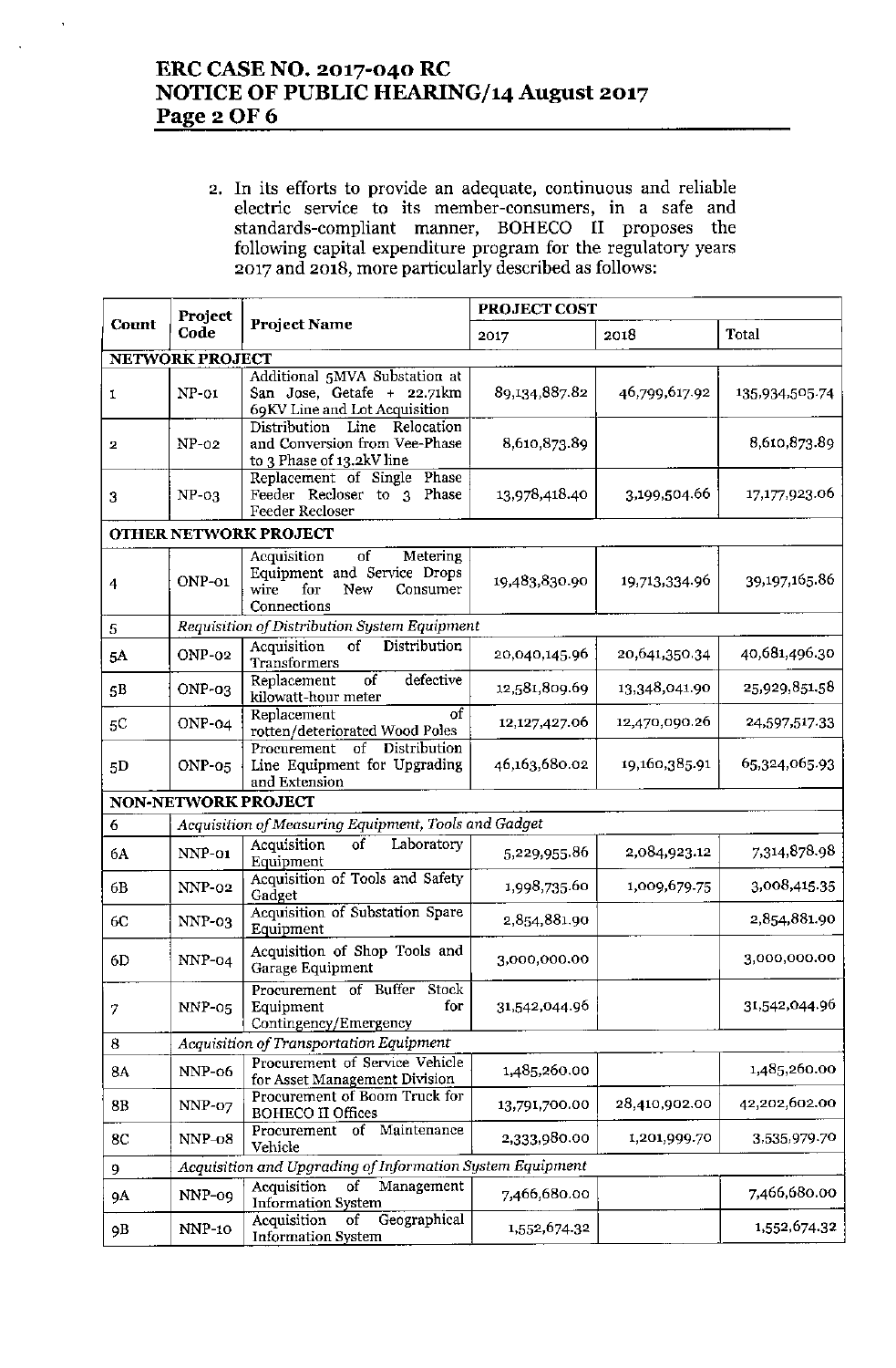# ERC CASE NO. 2017-040 RC NOTICE OF PUBLIC HEARING/14 August 2017 Page 3 OF 6

| 9C | $NNP-11$      | existing<br>Upgrading<br>of<br>basic<br>operation Software                 | 3,000,000.00   |                | 3,000,000.00   |
|----|---------------|----------------------------------------------------------------------------|----------------|----------------|----------------|
| 10 | <b>NNP-12</b> | Automation<br>οf<br>Cantagay<br>(SCADA)<br>Phase<br>Substation<br>Project) | 19,467,525.61  | 257,009.39     | 19,724,535.00  |
|    |               | NETWORK PROJECT                                                            | 111,724,180.11 | 49,999,122.58  | 161,723,302.69 |
|    |               | OTHER NETWORK PROJECT                                                      | 110,396,893.63 | 85,333,203.36  | 195,730,097.00 |
|    |               | NON NETWORK PROJECT                                                        | 93,723,438.25  | 32,964,513.95  | 126,687,952.20 |
|    |               | <b>GRAND TOTAL</b>                                                         | 315,844,511.99 | 168,296,839.89 | 484,141,351.88 |

- 3. BOHECO II plans to fund its 2017-2018 capital expenditure program wholly thru loans from the National Electrification Administration (NEA) and other financing institutions at an indicative interest rate equal to 6%.
- 4. Simulations conducted indicate that BOHECO II's Reinvestment Fund for Sustainable Capex (RFSC) will not be enough to service its debts, to wit:

|                                         | Year          |                |                 |                    |                    |                    |  |  |
|-----------------------------------------|---------------|----------------|-----------------|--------------------|--------------------|--------------------|--|--|
| Php                                     | 2017          | 2018           | 2019            | 2020               | 2021               | TOTAL              |  |  |
| RFSC Available cash<br>for disbursement | 56,006,154.22 | 46,840,598.82  | 17,433,599.68   | (15, 675, 877, 10) | (46, 192, 384.97)  | 224,707,733.35     |  |  |
| LESS:                                   |               |                |                 |                    |                    |                    |  |  |
| <b>Existing Annual RFSC</b><br>Expenses | 21,894,168.88 | 21,621,157.81  | 21,389,266.73   | 21,119,596.14      | 20,827,995.70      | 106,852,185.26     |  |  |
| New Loans for CAPEX<br>2017-2018        | 15,056,585.47 | 44,748,527.33  | 55,444,938.04   | 54,946,304.56      | 53,781,614.55      | 223,977,969.95     |  |  |
| (Deficit)/Surplus                       | 19,055,399.87 | (7,936,479.66) | (43,527,819.36) | (76, 485, 795.56)  | (106, 122, 421.85) | (106, 122, 421.85) |  |  |

5. BOHECO II's ERC-approved RFSC rate of PhPO.3696 per kilowatt-hour. It needs an adjustment of PhpO.1902 per kilowatt-hour to ensure that its RSFC will be sufficient to cover all its debt service requirements, and thereby ensure its continued financial viability,

| Description                                           | 2017           | 2018           | 2019            | 2020              | 2021              | <b>TOTAL</b>      |  |
|-------------------------------------------------------|----------------|----------------|-----------------|-------------------|-------------------|-------------------|--|
| Forecasted energy<br>sales, kWh                       | 101,495,525    | 106,541,682    | 111,587,838     | 116,633,995       | 121,680,151       | 557,939,191.81    |  |
| Cash balance<br>beginning, PhP,<br>excess/(shortfall) | 18,493,408.06  | 7,462,793.21   | (23,809,265.38) | (58,783,801.61)   | (91, 165, 368.93) | 18,493,408.06     |  |
| <b>CASH INFLOWS</b>                                   |                |                |                 |                   |                   |                   |  |
| current year<br>collection<br>@PhP0.3696/kWh          | 37,512,746.16  | 39,377,805.61  | 41,242,865.06   | 43,107,924.51     | 44,972,983.96     | 206,214,325.29    |  |
| loan proceeds from<br>financial<br>institutions. PhP  | 315,844,511.99 | 168,296,839.89 |                 |                   |                   | 484, 141, 351, 88 |  |
| Total Cash Inflows,<br>PhP                            | 353,357,258.15 | 207,674,645.50 | 41,242,865.06   | 43,107,924.51     | 44,972,983.96     | 690,355,677.18    |  |
| Available cash for<br>disbursement                    | 371,850,666.21 | 215,137,438.72 | 17,433,599.68   | (15, 675, 877.10) | (46, 192, 384.97) | 708,849,085.24    |  |
| <b>CASH OUTFLOWS</b>                                  |                |                |                 |                   |                   |                   |  |
| CAPEX requirement                                     | 315,844,511.99 | 168,296,839.89 |                 |                   |                   | 484,141,351.88    |  |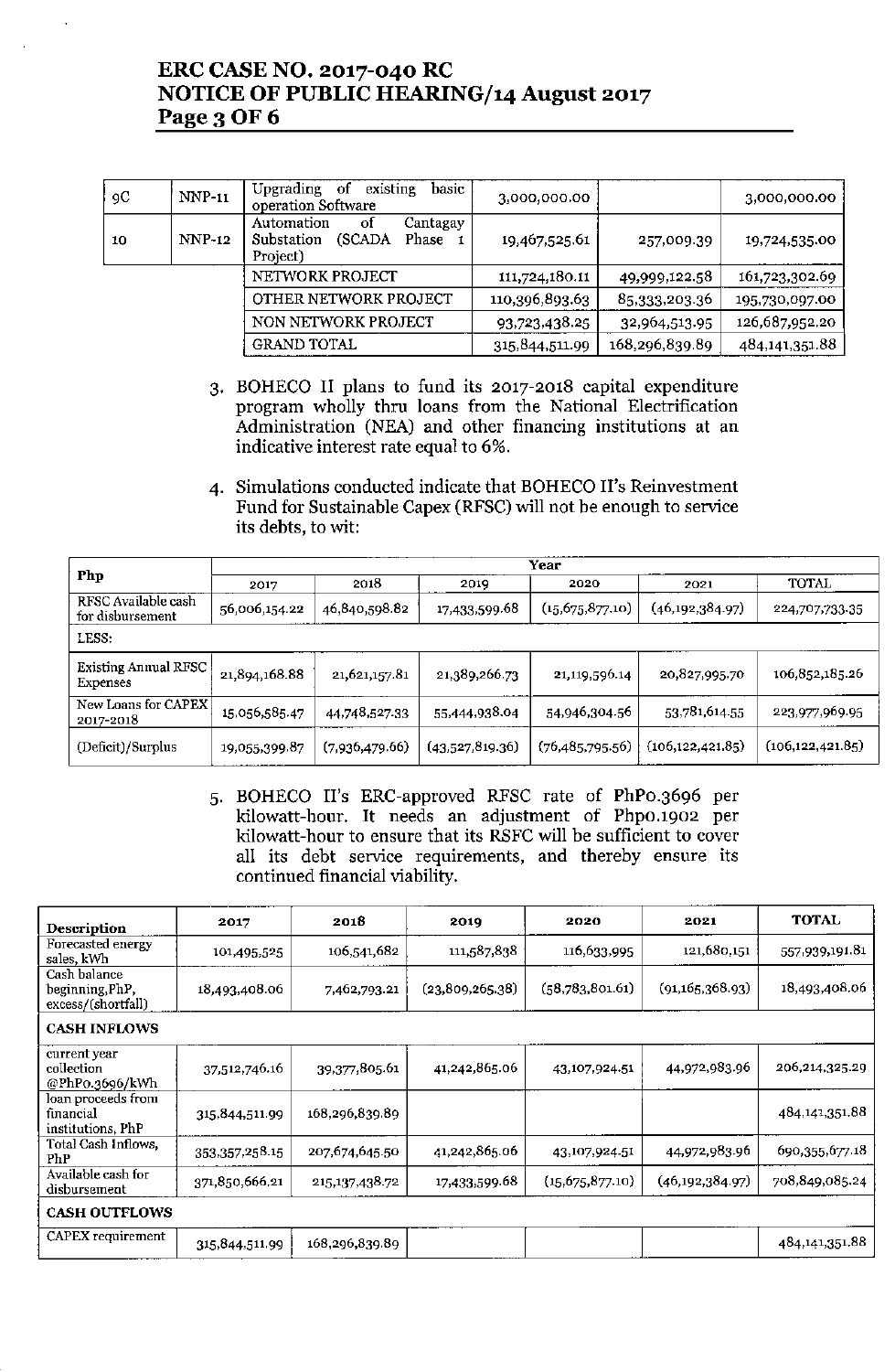# ERC CASE NO. 2017-040 RC NOTICE OF PUBLIC HEARING/14 August 2017 Page 4 OF 6

| old debt (old<br>amortization)                     | 21,894,168.88  | 21,621,157.81  | 21,389,266.73  | 21,119,596.14   | 20,827,995.70     | 106,852,185.26    |
|----------------------------------------------------|----------------|----------------|----------------|-----------------|-------------------|-------------------|
| new amortization<br>(new CAPEX), PhP               | 12,687,751.63  | 43,486,301.03  | 55,444,938.04  | 54,946,304.56   | 53,781,614.55     | 220,346,909.81    |
| ERC Permit Fee,<br>PhP                             | 2,368,833.84   | 1,262,226.30   |                |                 |                   | 3,631,060.14      |
| Total Cash Outflows,<br>PhP                        | 352,795,266.34 | 234,666,525.03 | 76,834,204.77  | 76,065,900.70   | 74,609,610.25     | 814,971,507.09    |
| Cash balance<br>ending, PhP,<br>excess/(shortfall) | 19,055,399.87  | (7,936,479.66) | (43,527,819.4) | (76,485,795.56) | (106, 122, 421.9) | (106, 122, 421.9) |
| Excess/(shortfall)<br>on RFSC,<br>PhP/kWh          | 0.1877         | (0.0745)       | (0.3901)       | (0.6558)        | (0.8721)          | (0.1902)          |

### 6. BOHECO II attached the following documents/worksheets in support of this application.

- a. BOHECO II Profile
- b. Historical Data
- c. Distribution Planning Perspective
- d. Economic Line Sizing and Transformer Sizing
- e. Performance Assessment of Distribution System
	- i. Forecasting
	- ii. Safety Analysis
	- iii. Capacity Analysis
	- iv. Power Quality Analysis
	- v. Reliability Analysis
	- vi. EfficiencyAnalysis
	- vii. Non-Network Project Assessment
	- viii. Summary of Performance assessment of the Distribution System
- f. Capital Expenditure Program
- g. Financial Plan and Indicative rate Impact
	- i. Capex Project Cost Fund Allocation
	- ii. Fund source parameter
	- iii. Reinvestment fund for sustainable CAPEX Cash Flow
	- iv. Indicative Rate Impact Analysis
	- v. Sensitivity Analysis
	- vi. Loan Summary
- h. Network Project
	- i. Additional SMVA Substation at San Jose, Getafe, Construction of 22.7lkm 69kV sub-transmission line and Lot Acquisition
	- ii. Distribution Line Relocation and Conversion from Vee-Phase to 3 Phase of 13.2kV line
	- iii. Replacement of Single Phase Feeder Recloser to 3 Phase Feeder Recloser
- 1. Other Network Project
	- i. Acquisition of Metering Equipment and Service Drops wire for New Consumer Connections
	- ii. Acquisition of Distribution System Equipment
- j. Network Project
	- i. Acquisition of Tools, Shop, Safety Gadget, Garage and Laboratory Equipment
	- 11. Procurement of Buffer Stock Equipment for Contingency/Emergency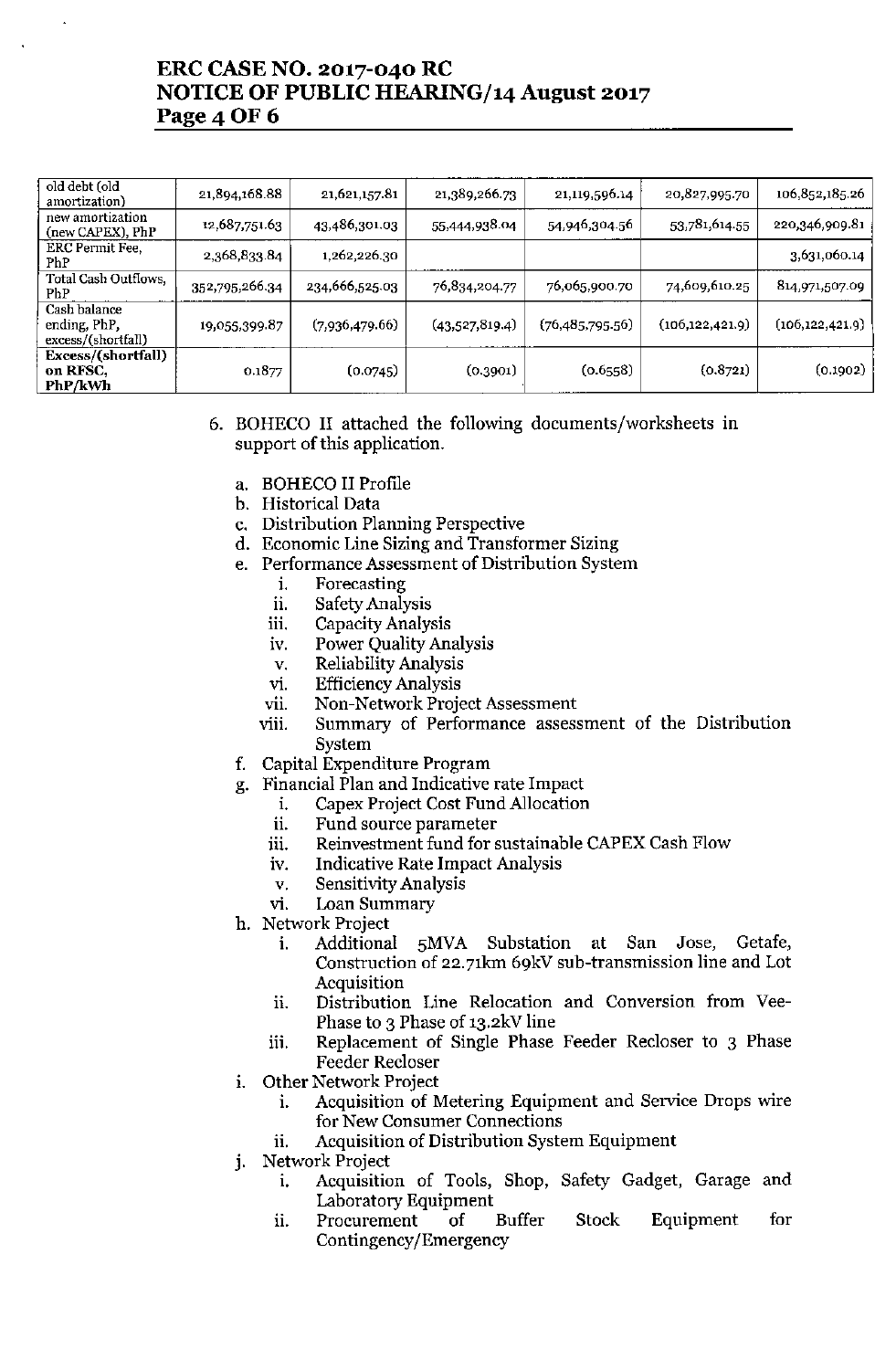- 
- **lll. Acquisition of Transportation Equipment IV. Acquisition and Upgrading of Information System** Equipment
- v. Automation of Substation (SCADA Project Phase 1)

### PRAYER

WHEREFORE, premises considered, BOHECO II respectfully prays that after due notice and hearing, the **Honorable Commission render a Decision approving BOHECO II's proposed Capital Expenditure Program for Regulatory Years** 2017-2018.

BOHECO II also pray for such other relief or remedy as may **be just and equitable under the circumstances.**

The Commission has set the *Application* for determination of compliance with the jurisdictional requirements, expository presentation, Pre-trial Conference, and presentation of evidence on **26 October 2017 (Thursday) at ten o'clock in the morning (10:00 A.M.) at BOHECO II's principal office at Cantagay,** Jagna, Bohol.

All persons who have an interest in the subject matter of the instant case may become a party by filing with the Commission a verified Petition to Intervene at least five (5) days prior to the initial hearing and subject to the requirements under Rule 9 of the 2006 Rules of Practice and Procedure, indicating therein the docket number and title of the case and stating the following:

- i. The petitioner's name and address;
- ii. The nature of petitioner's interest in the subject matter of the proceeding and the way and manner in which such interest is affected by the issues involved in the proceeding; and
- iii. A statement of the relief desired.

All other persons who may want their views known to the Commission with respect to the subject matter of the case may file their Opposition or Comment thereon at any stage of the proceeding before Applicant rests its case, subject to the requirements under Rule 9 of the 2006 Rules of Practice and Procedure. No particular form of Opposition or Comment is required, but the document, letter, or writing should contain the following: